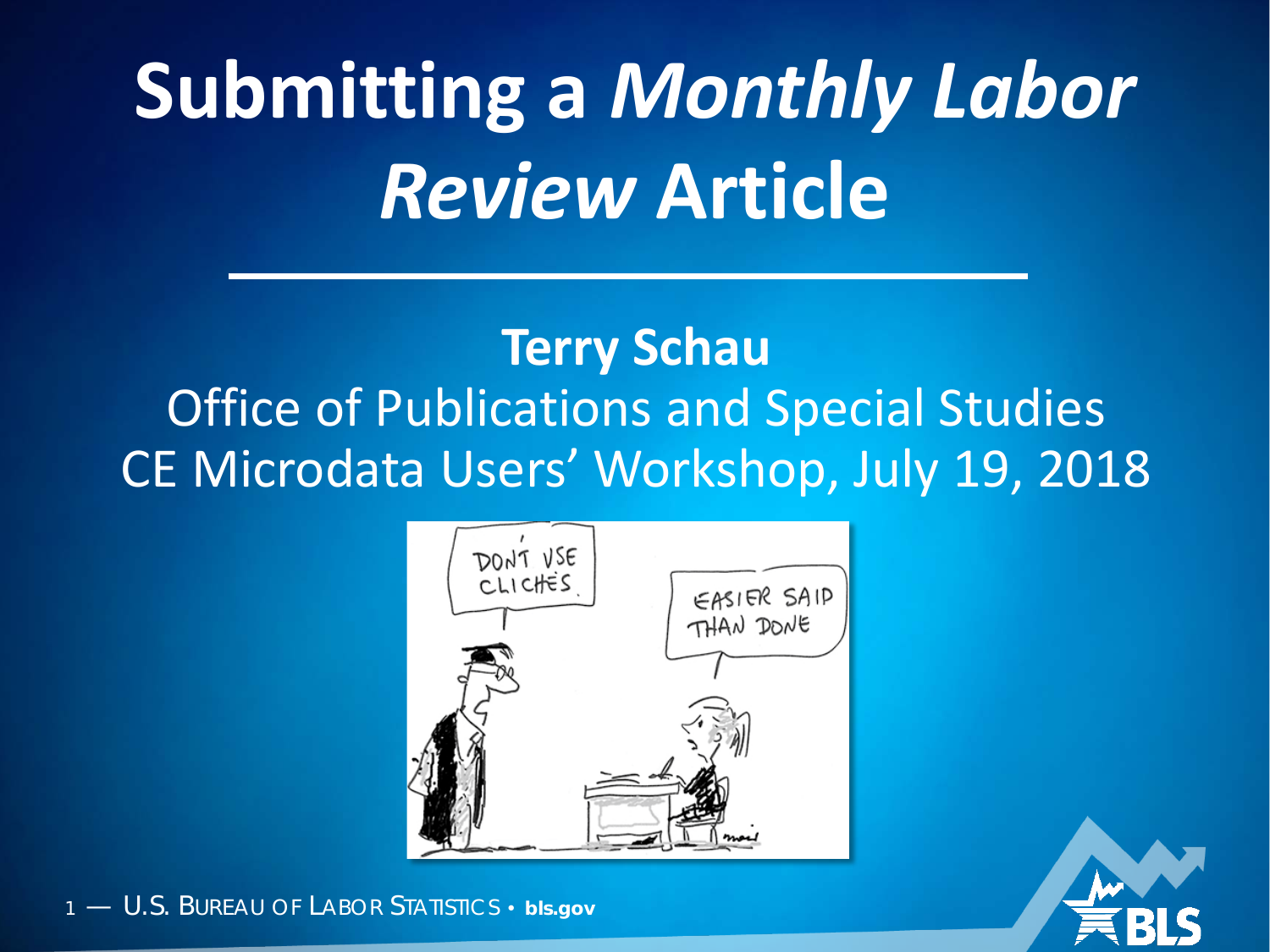### *Monthly Labor Review*

Flagship publication of the Bureau of Labor Statistics since 1915

Publishes research, analysis, and data related to the Bureau's major program areas

- Employment and unemployment
- Compensation and working conditions
- $\blacktriangleright$  Productivity and technology
- Occupational safety and health
- Industry, occupational, and employment projections
- $\blacktriangleright$  Prices and living conditions



2 - U.S. BUREAU OF LABOR STATISTICS · bls.gov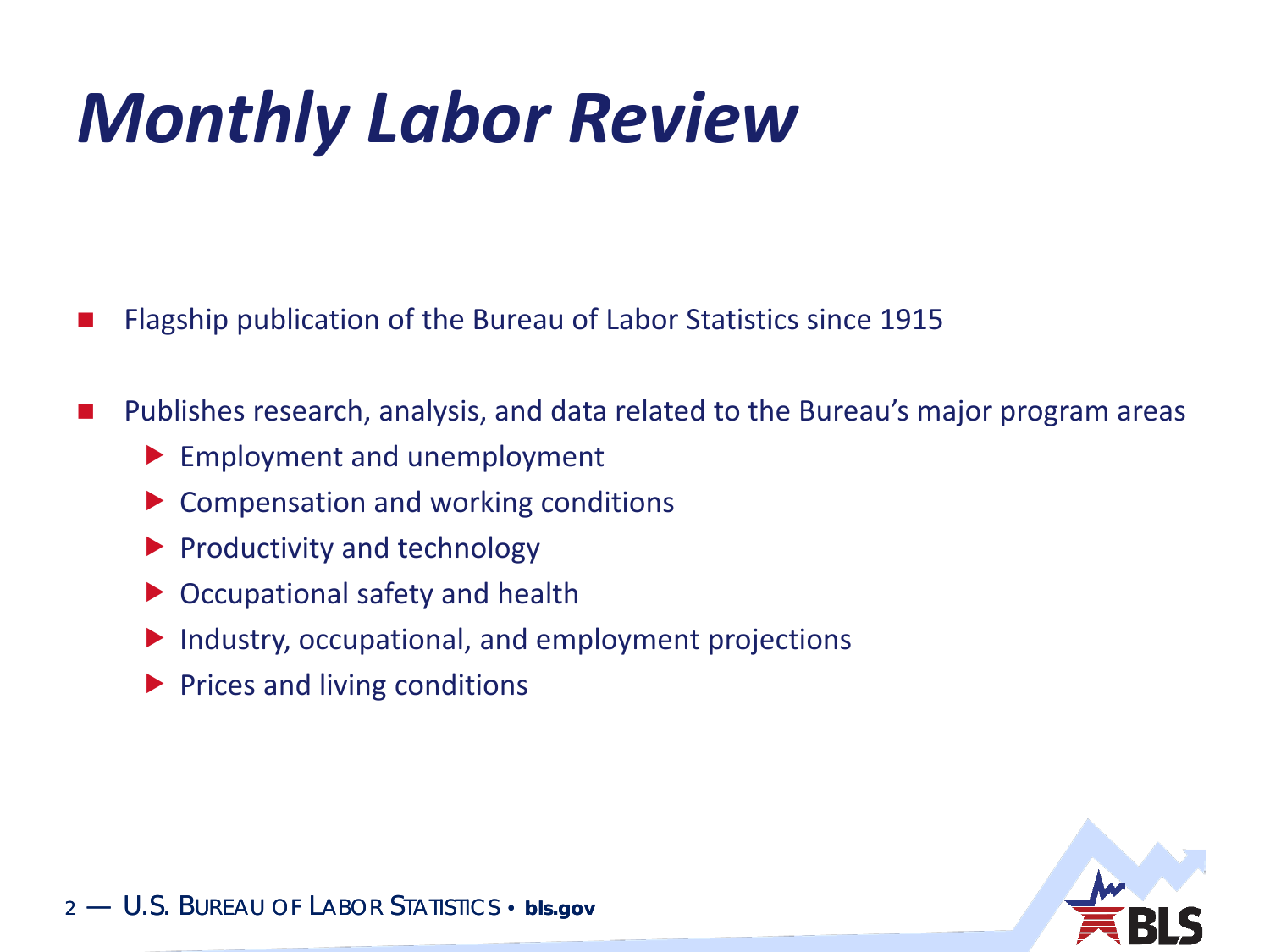## *Monthly Labor Review*

Submissions should be

- factual analyses that have not been published elsewhere
- objective and analytical rather than polemical in tone
- aimed at generalists with the assumption that specialists will understand.



3 - U.S. BUREAU OF LABOR STATISTICS • bls.gov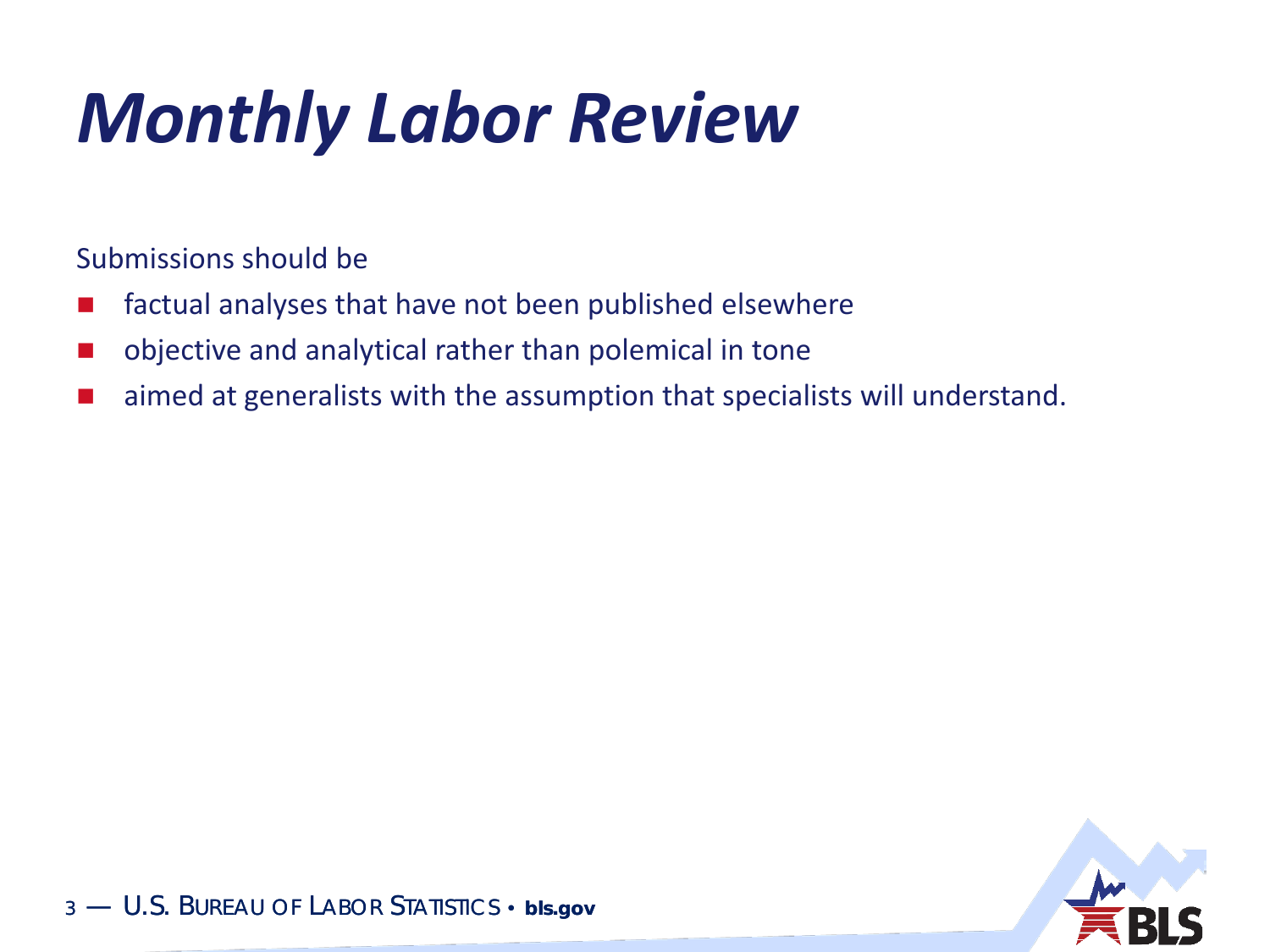### *Monthly Labor Review* **articles**

*MLR* articles typically

- describe, explain, update, and inform the *Review*'s audience about analyses and findings relevant to the major BLS program areas
- average 20 double-spaced pages (using 12-point Times Roman or similar type) and may also have separate files with tables, charts, exhibits, appendixes, and boxes.

In addition,

- *MLR* articles may focus on regional trends or on international labor topics.
- all data should be fact checked before being submitted.
- technical data are best put into appendixes so that tables are not bogged down by too much detail.

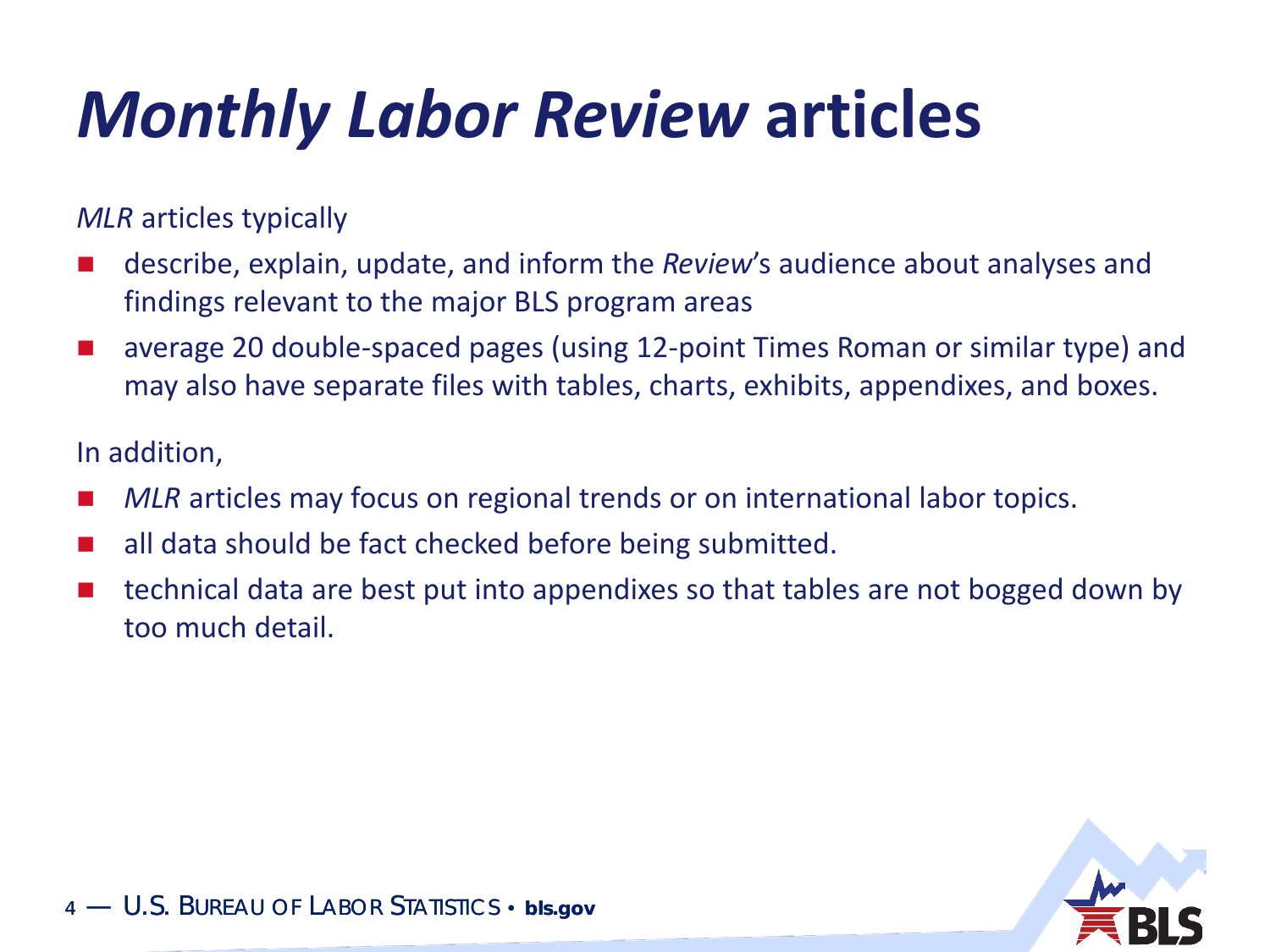### *Monthly Labor Review* **submission specifications**

Papers submitted for publication should follow certain formatting styles, which will help move submissions quickly through the editorial process.

- The author's title, affiliation, and email address should be included on the first page of the paper.
- Separate files should be provided for (1) the text, (2) the figures, and (3) the tables.
- Papers should be submitted via electronic files in MS Word (no pdf).
- For tables and figures, we require Excel files. Do not embed tables or figures into the text.

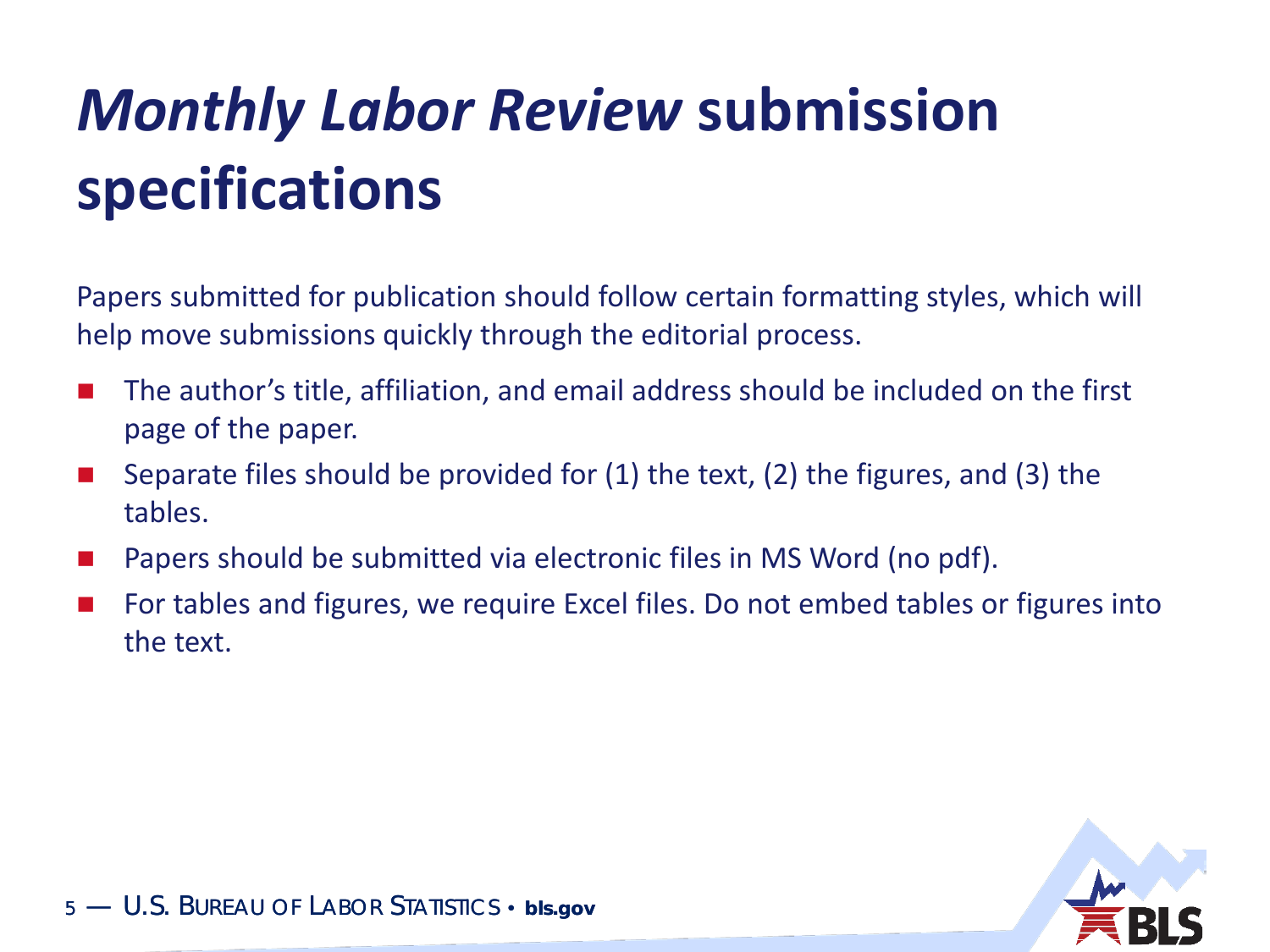### *Monthly Labor Review* **referee process**

- All submissions from outside the Bureau of Labor Statistics are subjected to a rigorous, two-track review process.
	- $\blacktriangleright$  Submissions are screened by the executive editor.
	- Those that are of a topic and style that are appropriate to the *Review* are assigned to a staff editor for a detailed editorial review—generally an analysis of the salience of the topic for our readers and the editorial problems that might arise if the piece were to be accepted on its technical merit.
	- At the same time, the *Review* solicits comments from one or more subjectmatter experts in BLS.
- With the two reports in hand, the senior editorial staff of the *Review* select the submissions that will be published. This process takes about 8 weeks. Authors are notified whether their paper has been accepted, in need of revision for further consideration, or rejected.



6 — U.S. BUREAU OF LABOR STATISTICS · bls.gov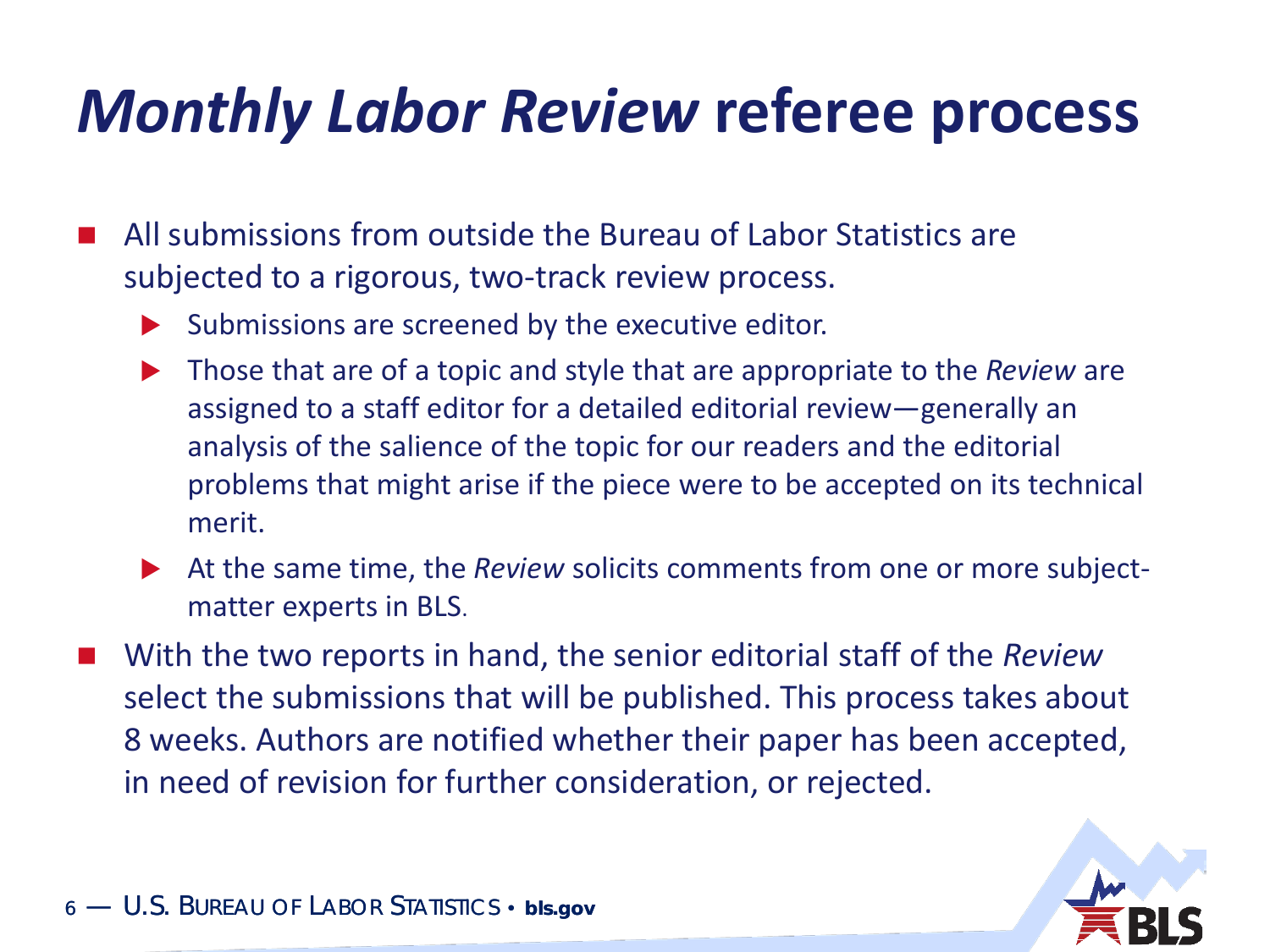### *Monthly Labor Review* **editorial process**

- Upon acceptance, the paper will then be submitted to the managing editor to begin the editorial process.
	- Editor prepares comments and suggestions and ensures that the text conforms to *MLR* style (based primarily on GPO style manual).
	- Editor sends suggestions to the author for corrections and responses to comments (1–2 weeks).
	- Author and editor confer in person, by phone, or by email, and changes are negotiated (varies).
	- Editor incorporates all changes into a revised file (1 day).
	- Editor prepares online page proofs and sends a link to the author for approval (3 to 5 days).
	- Author reviews page proofs, which include tables and figures, and gives editor approval to publish (1 to 2 days).
	- Articled is posted online at **www.bls.gov/opub/mlr.**



7 - U.S. BUREAU OF LABOR STATISTICS · bls.gov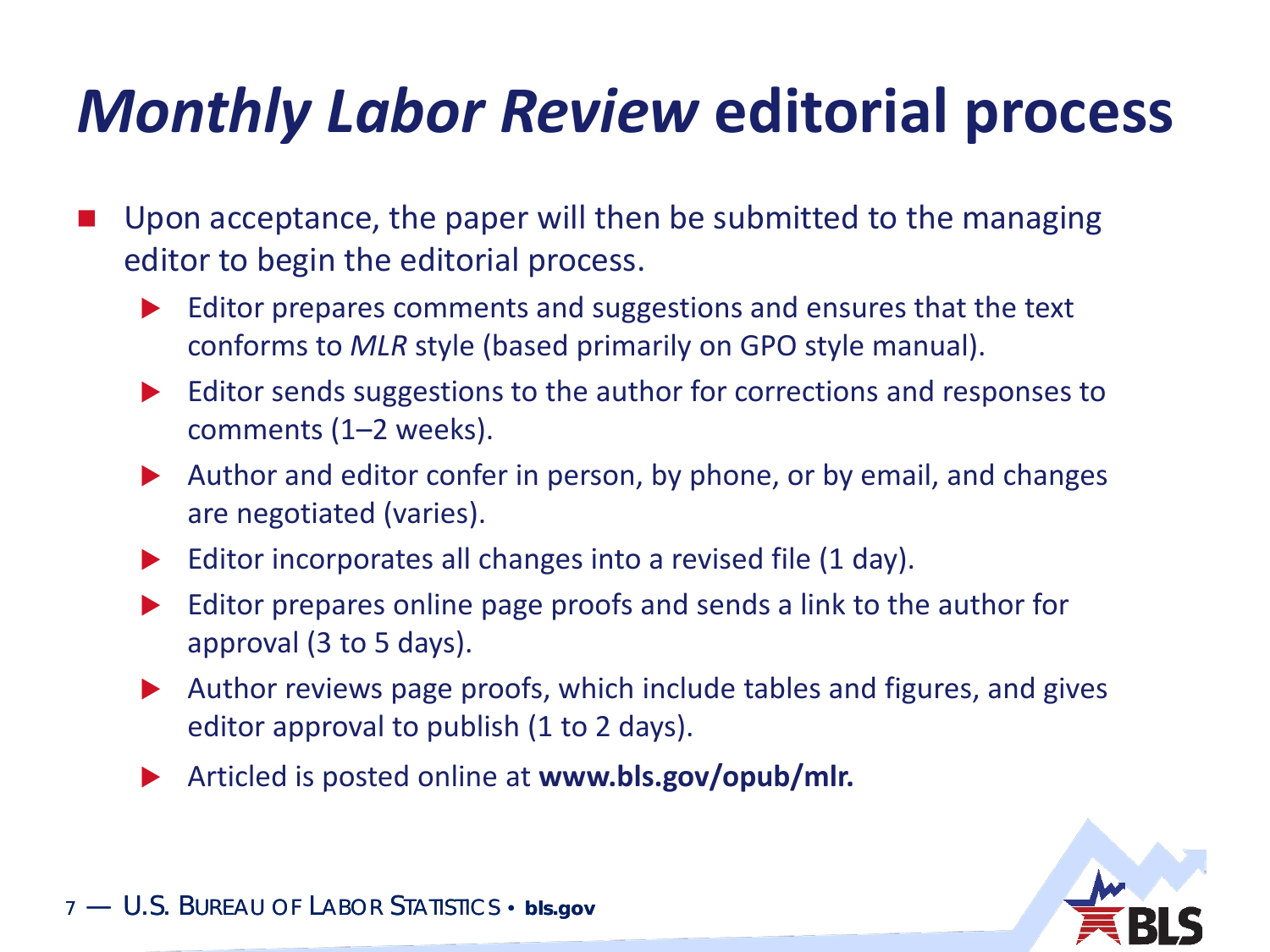### *Monthly Labor Review:* **what's new***ish***?**

- New homepage logo
- *MLR* articles are assigned a Digital Object Identifier (DOI)
- Interactive charts, maps, and exhibits
- More themed series of articles
- Always accepting book reviews and Beyond BLS submissions



8 - U.S. BUREAU OF LABOR STATISTICS • bls.gov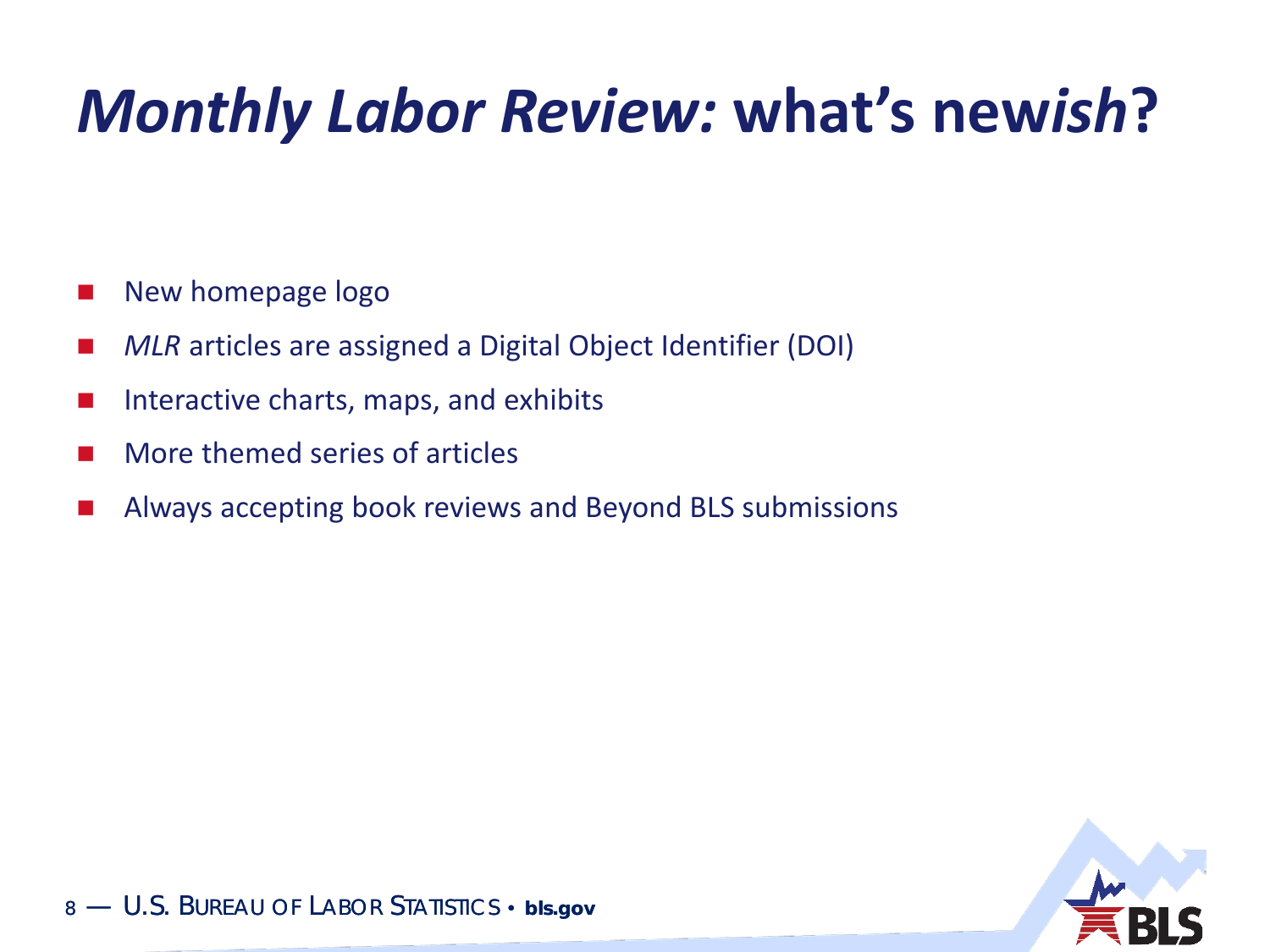## *Monthly Labor Review*

Where to submit papers:

- ▶ Email: opubss\_submit@bls.gov
- ▶ Regular mail: Executive Editor *Monthly Labor Review* Bureau of Labor Statistics 2 Massachusetts Avenue NE Room 2850 Washington, DC 20212



9 - U.S. BUREAU OF LABOR STATISTICS · bls.gov